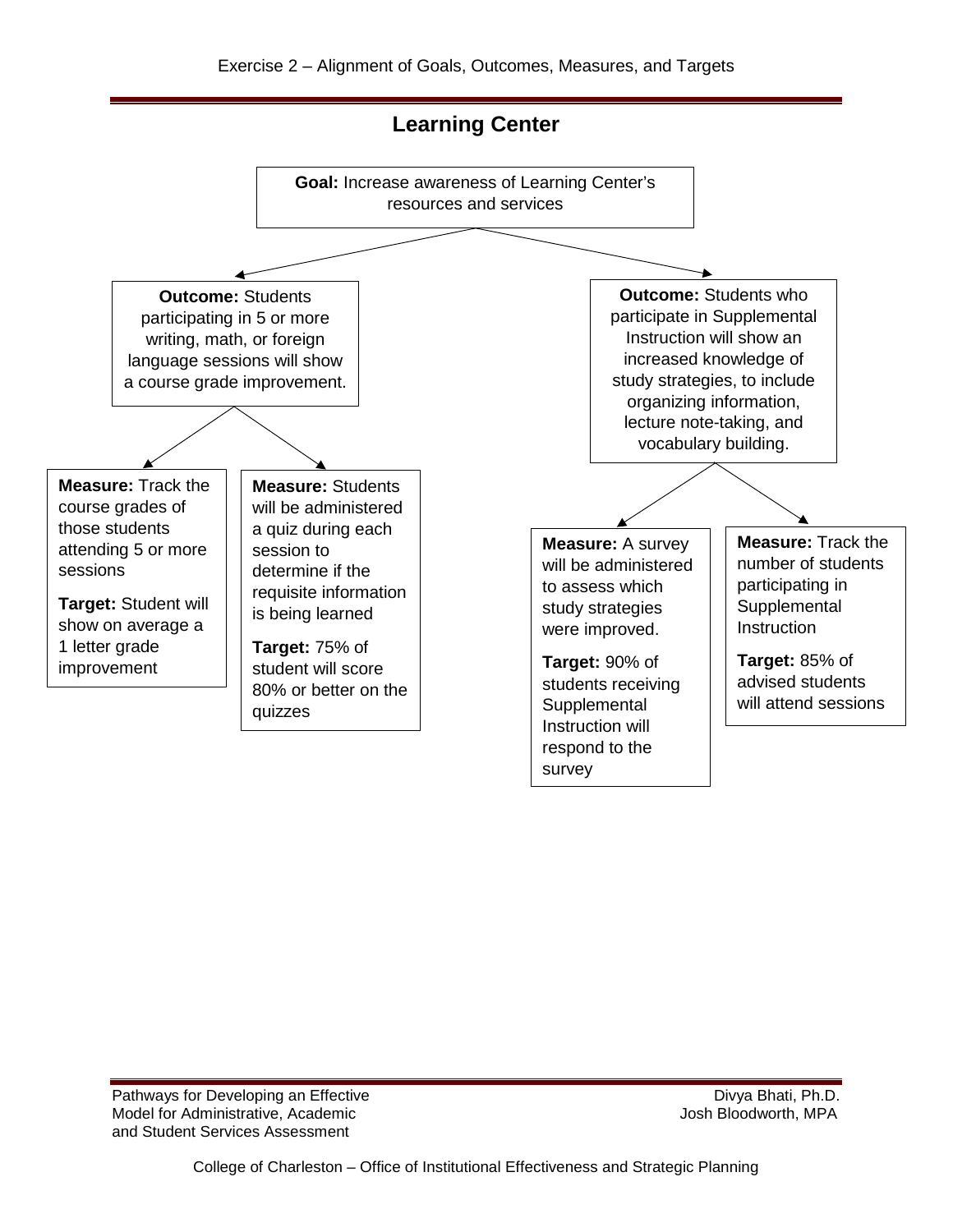**Admissions Department**